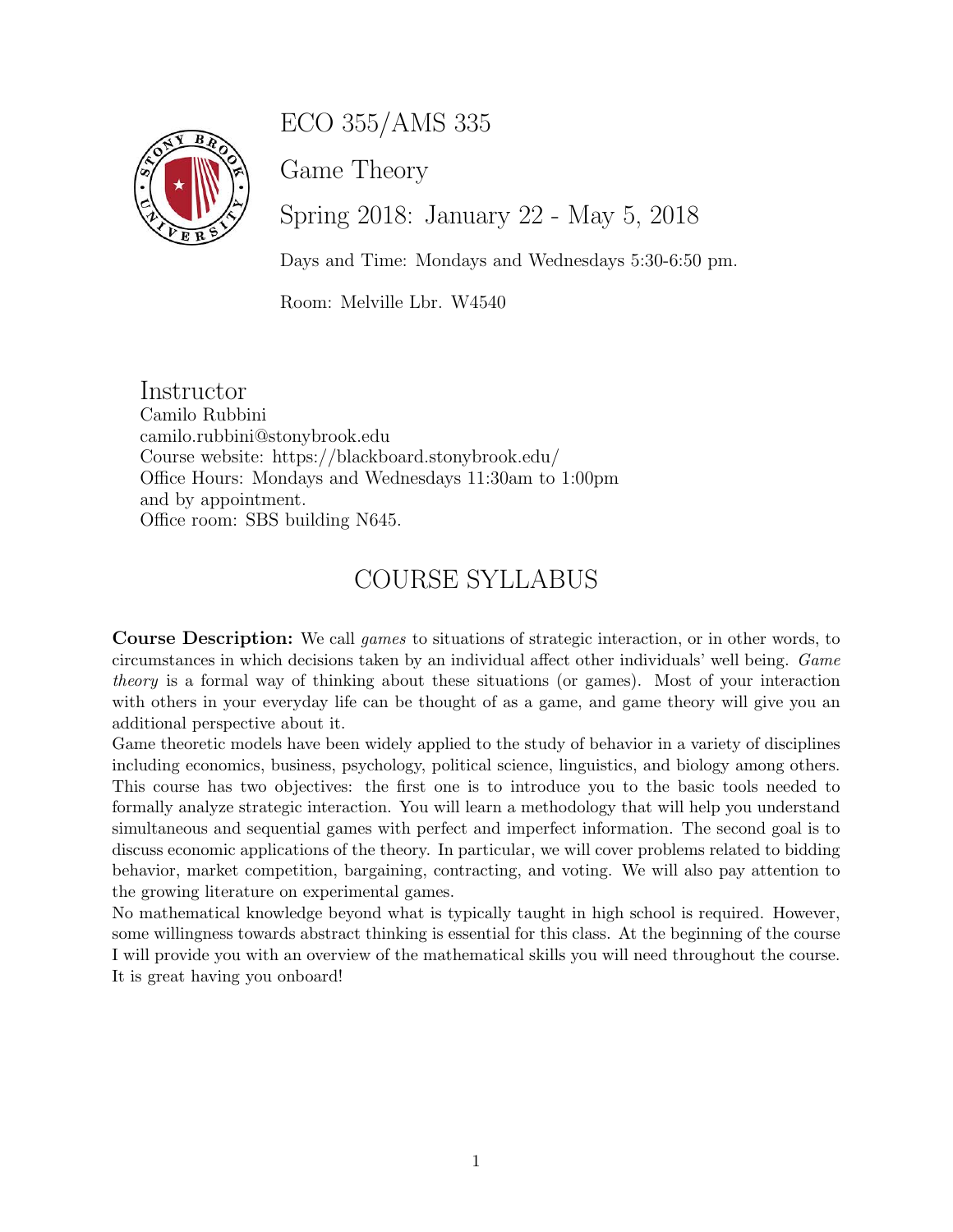Course Objectives: After you complete this class you will be able to

- 1. Identify situations of strategic interaction and construct a game theory representation of the situation.
- 2. Differentiate among alternative solution concepts, select the solution concept that applies to the problem at hand, and apply an appropriate technique or algorithm to find it.
- 3. Apply game theory to make predictions about individual behavior in auctions, bargaining, market competition, and political competition.

#### Recommended Textbooks:

Strategies and Games: Theory and Practice by Prajit K. Dutta, MIT press, 1999, 1<sup>st</sup> Edition, ISBN: 9780262041690.

Game Theory: A very short introduction by Ken Binmore, Oxford University press, 2008,  $1<sup>st</sup>$  Edition, ISBN: 9780199218462.

Additional lectures will be suggested in class.

Grading Policy: Your grade in this class will be based on your performance in 6 quizzes and two exam. Quizzes will account for 20% of your grade and each exam will account for 40% of your grade.

Quizzes (20%): You will have 8 graded quizzes. Quizzes will be open notes problems for you to complete at the end of the class. For your final grade I will only consider the best  $\ell$  of your quizzes' scores (the lowest 2 scoring quizzes will not count towards your final grade). I will announce each quiz date in class. There will be **NO** makeup quizzes; to complete quizzes you must be in class.

Exams (80%): There will be three exams in this class: two midterm exams and a final. ONLY your best two exam grades will count towards your final grade (your lowest exam grade will be dropped). Midterm exams are NOT cumulative. The final exam IS cumulative and will include everything covered in class. After grading your second exam I will post provisional final grades so you can decide whether to take the final for the chance to improve your grade or to keep your provisional final grade. Since your lowest exam grade is dropped, there will be NO makeup exams.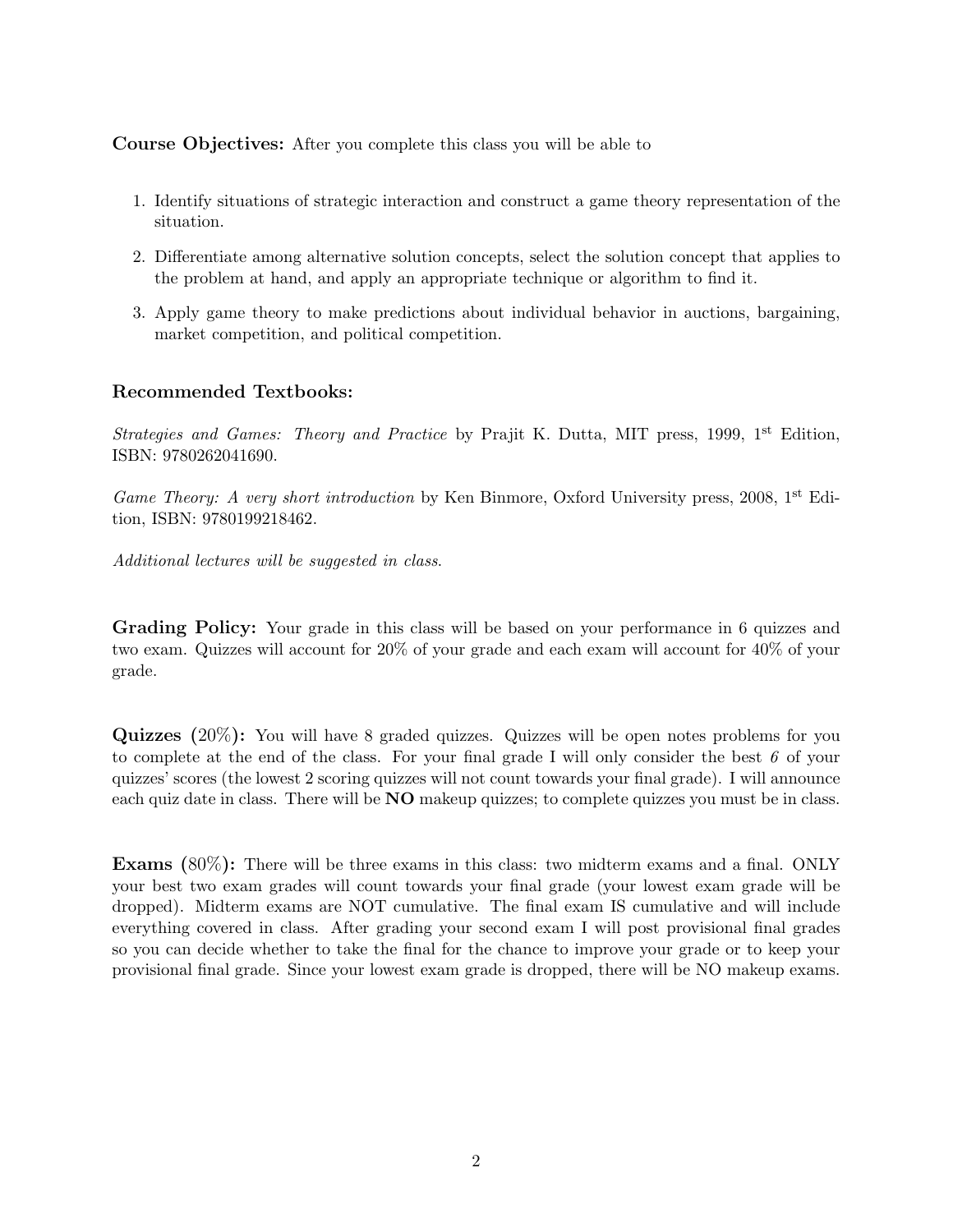### Letter Grade Distribution:

| $>= 93.00$         | $\mathbf{A}$ | 73.00 - 76.99 $\,$ C          |   |
|--------------------|--------------|-------------------------------|---|
| $90.00 - 92.99$ A- |              | $ 70.00 - 72.99$ C-           |   |
| $87.00 - 89.99$ B+ |              | $  67.00 - 69.99 \text{ D+}$  |   |
| 83.00 - 86.99 B    |              | $60.00 - 66.99$ D             |   |
| $80.00 - 82.99$ B- |              | $\vert \langle = 59.99 \vert$ | F |
| $77.00 - 79.99$ C+ |              |                               |   |
|                    |              |                               |   |

Important Dates: Please, add the following dates to your calendar

| <b>Important Dates</b>                      |                              |  |
|---------------------------------------------|------------------------------|--|
| Wednesday, February $28th$ Exam 1 in class. |                              |  |
| Wednesday, May $2nd$                        | Exam 2 in class.             |  |
| Thursday, May 10 <sup>th</sup>              | Final Exam 8:30pm - 11:00pm. |  |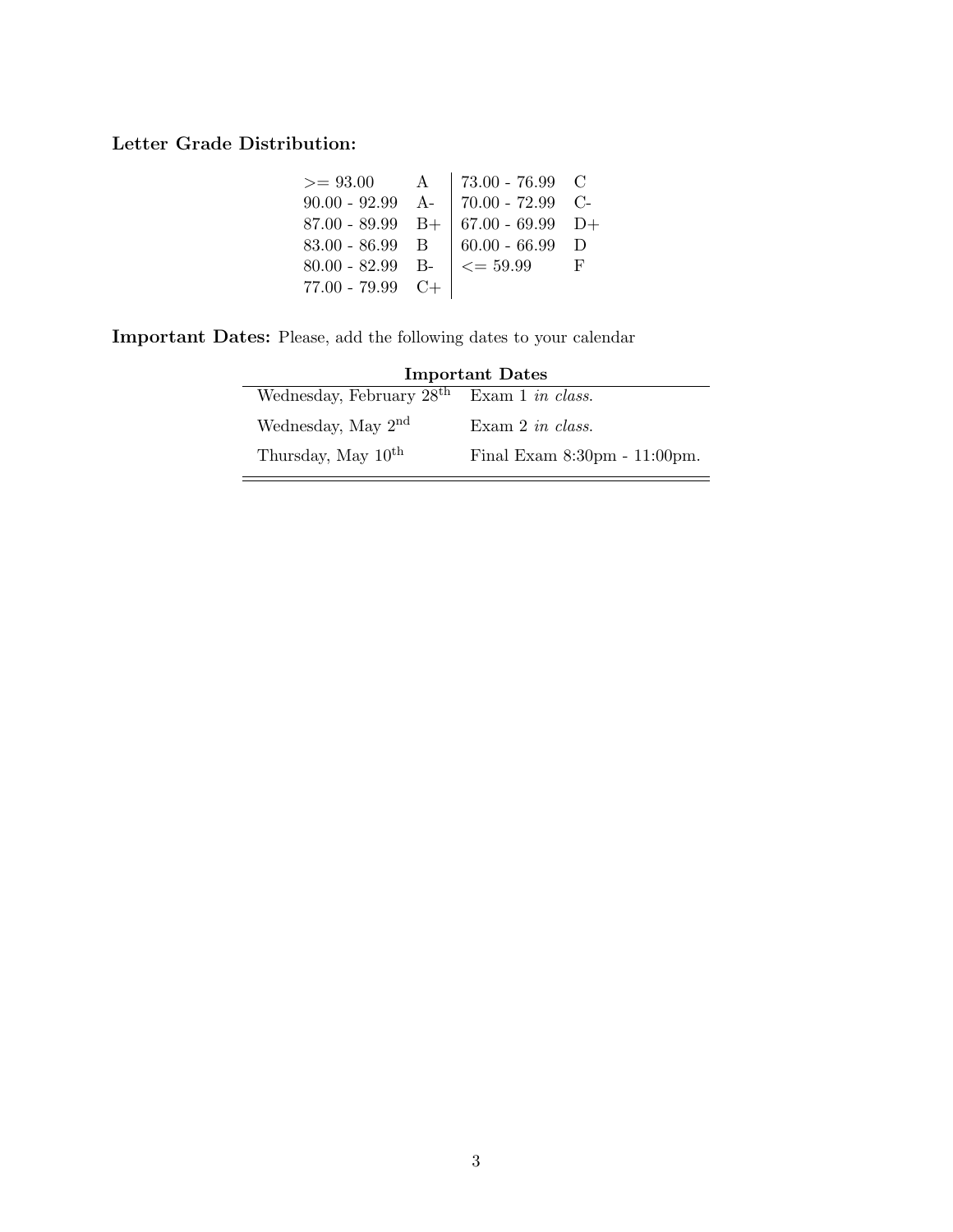### Tentative Course Outline:

| Week          | Content                                                                                                                                                                                                                                                  |
|---------------|----------------------------------------------------------------------------------------------------------------------------------------------------------------------------------------------------------------------------------------------------------|
|               | The Language of Game Theory I: Building Blocks                                                                                                                                                                                                           |
| Weeks 1-2     | • Players and Strategic Interaction.<br>Actions and Strategies.<br>Rationality and Common Knowledge.<br>Preferences and Payoffs.<br>Sequential and Simultaneous Moves.<br>Single and Repeated Interaction.<br>Strategic and Extensive Representation.    |
|               | The Language of Game Theory II: Rational Behavior                                                                                                                                                                                                        |
| Weeks 3-4     | Dominant and Dominated Strategies.<br>Iterative Elimination of Dominated Strategies.<br>Best Responses.<br>Rationalization.<br>• Nash Equilibrium.                                                                                                       |
|               | Static Games of Complete Information                                                                                                                                                                                                                     |
| Weeks 5-6     | Strategic Representation Revisited<br>Nash Equilibrium Revisited.<br>Pure and Mixed Strategy Equilibria.<br>Existence of Nash Equilibrium.<br>• Aplications.                                                                                             |
|               | Dinamic Games of Complete Information                                                                                                                                                                                                                    |
| Weeks 7-9     | Extensive Form Revisited.<br>Perfect Information and Backward Induction.<br>Imperfect Information and Subgames.<br>Subgame Perfect Nash Equilibrium.<br>• Applications.                                                                                  |
|               | Repeated Games                                                                                                                                                                                                                                           |
| Weeks $10-11$ | Finitely Repeated Games.<br>Subgame Perfect Nash Equilibrium Revisited.<br>• Infinitely Repeated Games.<br>• Trigger Strategies and Folk Theorems.<br>• Applications.                                                                                    |
|               | Games of Incomplete Information                                                                                                                                                                                                                          |
| Weeks 12-14   | • Static Games of Incomplete Information.<br>• Bayesian Nash Equilibrium.<br>• Dynamic Games of Incomplete Information<br>• Information Sets, Knowledge, Beliefs, and Consistency of Beliefs.<br>• Perfect Bayesian Nash Equilibrium.<br>• Applications. |